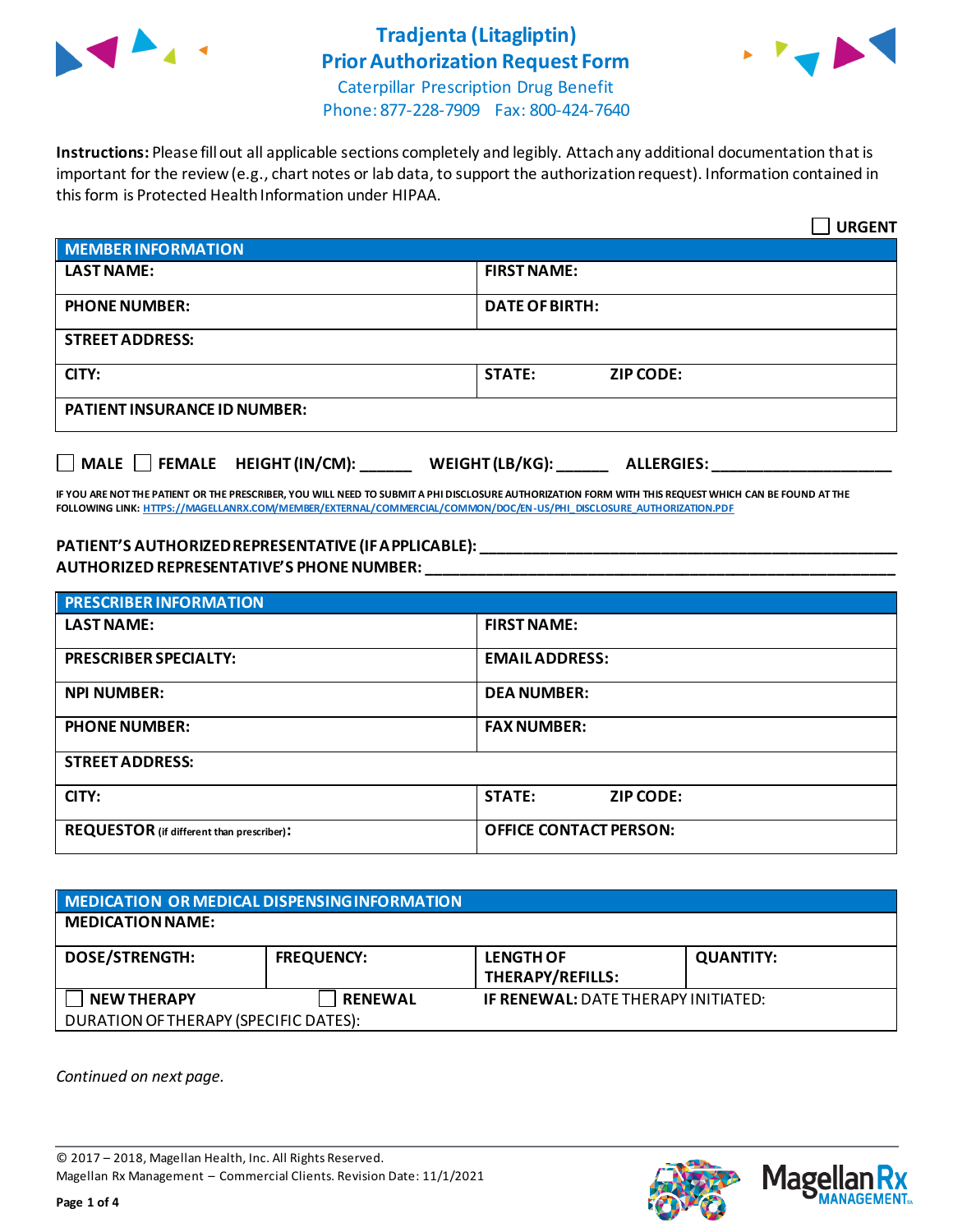

# **Tradjenta (Litagliptin) Prior Authorization Request Form**



Caterpillar Prescription Drug Benefit Phone: 877-228-7909 Fax: 800-424-7640

| <b>MEMBER'S LAST NAME:</b>                                                                                                                                                                                                                                                                                                                                                                                                                                             | <b>MEMBER'S FIRST NAME:</b>                                                                     |                                                                |  |  |
|------------------------------------------------------------------------------------------------------------------------------------------------------------------------------------------------------------------------------------------------------------------------------------------------------------------------------------------------------------------------------------------------------------------------------------------------------------------------|-------------------------------------------------------------------------------------------------|----------------------------------------------------------------|--|--|
|                                                                                                                                                                                                                                                                                                                                                                                                                                                                        | 1. HAS THE PATIENT TRIED ANY OTHER MEDICATIONS FOR THIS CONDITION?                              | $\sqrt{\frac{1}{1}}$ YES (if yes, complete below)<br><b>NO</b> |  |  |
| <b>MEDICATION/THERAPY (SPECIFY</b><br>DRUG NAME AND DOSAGE):                                                                                                                                                                                                                                                                                                                                                                                                           | <b>DURATION OF THERAPY (SPECIFY</b><br>DATES):                                                  | <b>RESPONSE/REASON FOR</b><br><b>FAILURE/ALLERGY:</b>          |  |  |
| <b>2. LIST DIAGNOSES:</b>                                                                                                                                                                                                                                                                                                                                                                                                                                              |                                                                                                 | ICD-10:                                                        |  |  |
| $\square$ Type 1 diabetes<br>□ Type 2 diabetes<br>□ Other Diagnosis<br>$ICD-10Code(s):$                                                                                                                                                                                                                                                                                                                                                                                |                                                                                                 |                                                                |  |  |
| PRIOR AUTHORIZATION.                                                                                                                                                                                                                                                                                                                                                                                                                                                   | 3. REQUIRED CLINICAL INFORMATION: PLEASE PROVIDE ALL RELEVANT CLINICAL INFORMATION TO SUPPORT A |                                                                |  |  |
| Is the patient 18 years of age or older?<br>$\Box$ Yes $\Box$ No<br>Is the patient already taking the requested medication?<br>$\Box$ Yes $\Box$ No<br>Is the patient's HbA1c 7% or greater? $\Box$ Yes $\Box$ No                                                                                                                                                                                                                                                      |                                                                                                 |                                                                |  |  |
| HbA1c must be taken within the past 6 months.<br>Copy of HbA1c level rquired.                                                                                                                                                                                                                                                                                                                                                                                          |                                                                                                 |                                                                |  |  |
| Was the patient's most recent HbA1clevel, PRIOR to STARTING the requested medication, 7.0% or greater? *<br>$\Box$ Yes $\Box$ No<br>*Copy of HbA1c level rquired.                                                                                                                                                                                                                                                                                                      |                                                                                                 |                                                                |  |  |
| Is the patient currently on metformin?* □ Yes □ No                                                                                                                                                                                                                                                                                                                                                                                                                     |                                                                                                 |                                                                |  |  |
| Does the patient had an inadequate response or intolerance to metform?<br>*Please provide documentation                                                                                                                                                                                                                                                                                                                                                                |                                                                                                 |                                                                |  |  |
| Does the patient have at least one of the following contraindication to metformin? (Please Circle)<br>$\Box$ Estimated glomerular filtration rate (GFR) less than or equal to 45 mL/min/1.73 m2<br>$\Box$ advanced liver disease with cirrhosis, portal hypertension, ascites, and/or hepatic encephalopathy                                                                                                                                                           |                                                                                                 |                                                                |  |  |
| Is the patient currently on a sulfonylurea (or a meglitinide as a sulfonylurea equivalent)? $\Box$ Yes $\Box$ No                                                                                                                                                                                                                                                                                                                                                       |                                                                                                 |                                                                |  |  |
| Has the patient failed treatment with, or had an intolerance to a meglitinide or a sulfonylurea?* $\Box$ Yes $\Box$ No<br>*Please provide documentation                                                                                                                                                                                                                                                                                                                |                                                                                                 |                                                                |  |  |
| Does the patient have one of the following true medical contraindication to sulfonylureas?<br>$\Box$ Yes $\Box$ No<br>*Please provide documentation<br>• High risk for falls<br>. Will take insulin and/or warfarin concurrently with the requested medication<br>• Serum creatinine level exceeding 1.8 mg/dL<br>• Estimated GFR level less than 30 mL/min/1.73 m <sup>2</sup><br>· History of sulfa-induced toxic epidermal necrolysis<br>• History of sulfa allergy |                                                                                                 |                                                                |  |  |

© 2017 – 2018, Magellan Health, Inc. All Rights Reserved. Magellan Rx Management – Commercial Clients. Revision Date: 11/1/2021



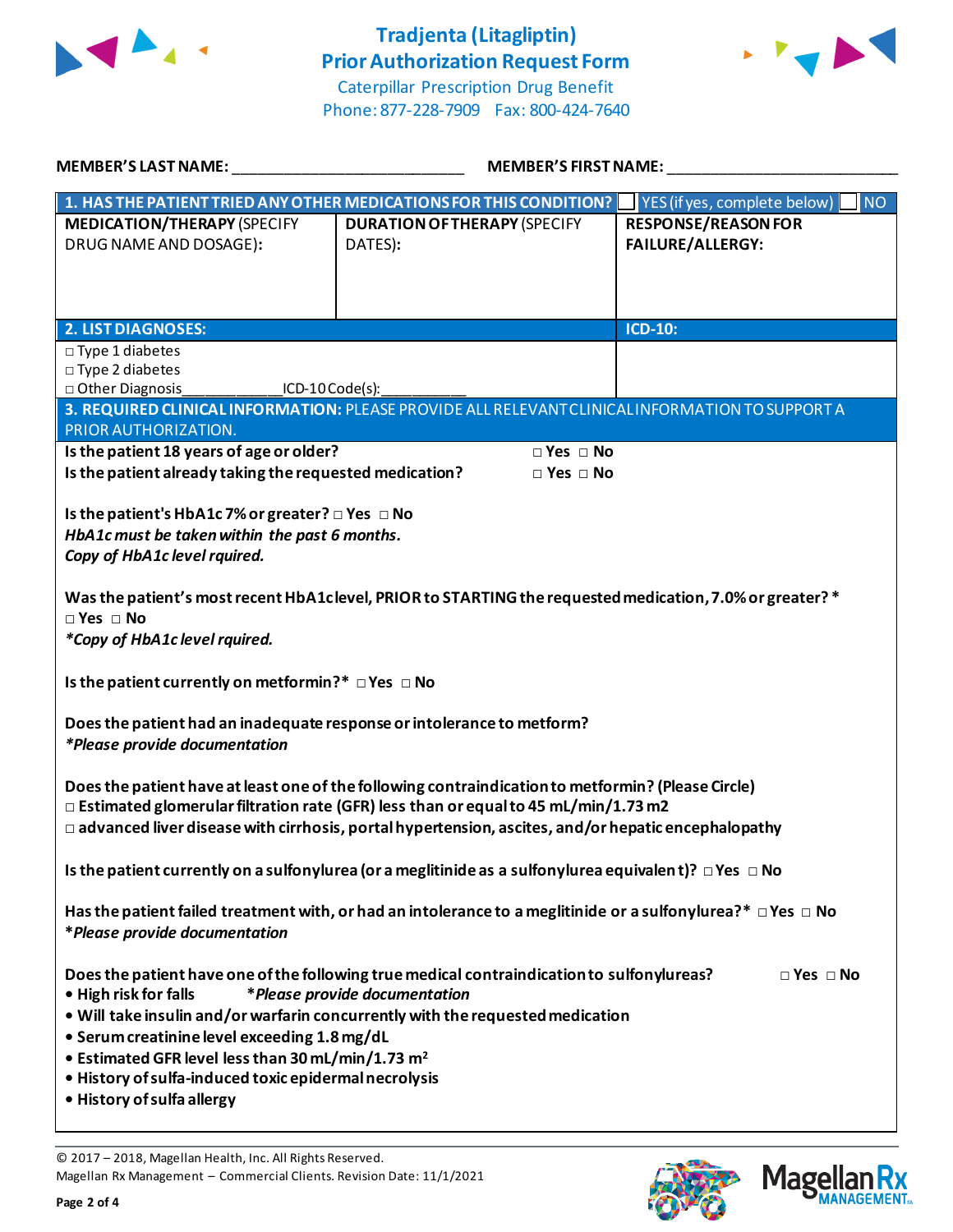



Caterpillar Prescription Drug Benefit Phone: 877-228-7909 Fax: 800-424-7640

### **Is the patient currently taking one of the below? (Please Circle)**

- **Adlyxin (lixisenatide)**
- **Glyxambi(linagliptin/empagliflozin)**
- **Byetta, Bydureon (exenatide)**
- **Janumet/Janumet XR (sitagliptin and metformin)**
- **Januvia(sitagliptin)**
- **Onglyza (saxagliptin)**
- **Oseni (alogliptin-pioglitazone)**
- **Trulicity (dulaglutide)**
- **Victoza (liraglutide)**
- **Nesina (alogliptin)**
- **Jentadueto(linagliptin and metformin)**
- **Kombiglyze XR (saxagliptin and metformin)**
- **Kazano (alogliptin and metformin)**

**Will the drug be discontinued? □ Yes □ No**

- **Adlyxin (lixisenatide)**
- **Glyxambi(linagliptin/empagliflozin)**
- **Byetta, Bydureon (exenatide)**
- **Janumet/Janumet XR (sitagliptin and metformin)**
- **Januvia(sitagliptin)**
- **Onglyza (saxagliptin)**
- **Oseni (alogliptin-pioglitazone)**
- **Trulicity (dulaglutide)**
- **Victoza (liraglutide)**
- **Nesina (alogliptin)**
- **Jentadueto (linagliptin and metformin)**
- **Kombiglyze XR (saxagliptin and metformin)**
- **Kazano (alogliptin and metformin)**

**Are there any other comments, diagnoses, symptoms, medications tried or failed, and/or any other information the physician feels is important to this review?**

**Please note:** Not all drugs/diagnosis are covered on all plans. This request may be denied unless all required information is received.

**ATTESTATION:** I attest the information provided is true and accurate to the best of my knowledge. I understand that the Health Plan, insurer, Medical Group or its designees may perform a routine audit and request the medical information necessary to verify the accuracy of the information reported on this form.

**Prescriber Signature or Electronic I.D. Verification: \_\_\_\_\_\_\_\_\_\_\_\_\_\_\_\_\_\_\_\_\_\_\_\_\_\_\_\_\_\_\_\_ Date: \_\_\_\_\_\_\_\_\_\_\_\_\_\_\_\_**

**CONFIDENTIALITY NOTICE:** The documents accompanying this transmission contain confidential health information that is legally privileged. If you are not the intended recipient, you are hereby notified that any disclosure, copying, distribution, or action taken in relianc e on the contents of these documents is strictly prohibited. If you have received this information in error, please notify the send er immediately (via return FAX) and arrange for the return or destruction of these documents.